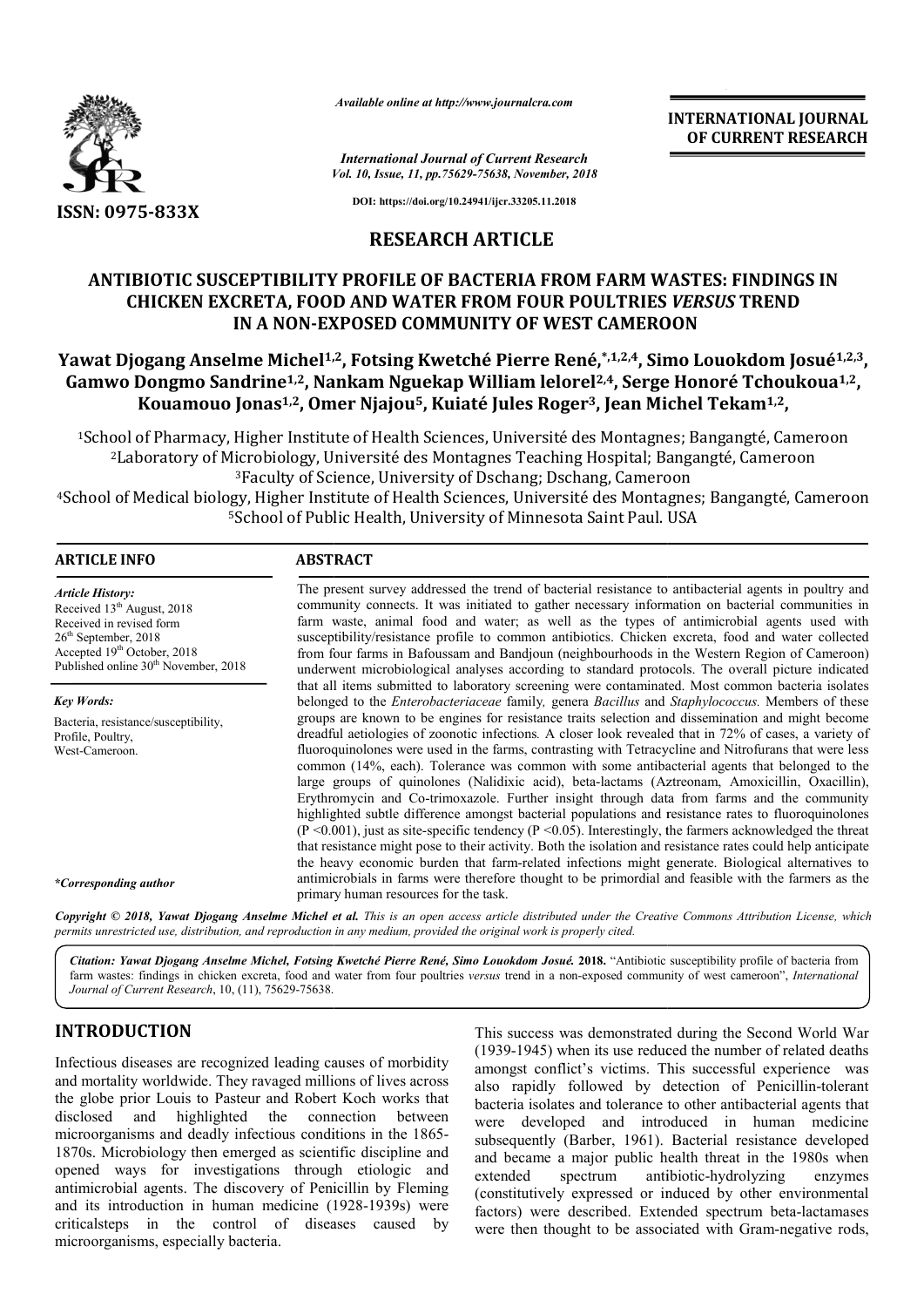especially from the *Enterobacteriaceae* family of bacteria (Aubry-Damon *et al.,* 2005; Simo Louokdom *et al*., 2016). Soon after they were shown to encompass several variants which could undergo horizontal transfer amongst phylogenetically close and distant bacteria species (Schaumburg *et al.,* 2014; Fotsing Kwetché *et al*., 2015), including non-pathogens that may become dreadful resistant opportunistic; then serious threat to human and animal health. Accordingly, current major threats associated with infectious disease appear to have deviated from the inherent ability of microorganisms to cause disease (as professional pathogens do), to become, in line with investigations through drugresistance, that of larger variants of microorganisms most of which are typically opportunistic. Nowadays, bacterial infections are difficult to control because they are costly and diversified, in connection with the bacterial species and strains in cause.

This is further exacerbated by the flexibility of the bacterial genome and the use of several human-driven engines of resistance genotypes/phenotypes selection and dissemination. These phenomena are favoured by many factors that include international travelling and aggravated poverty observed in several parts ofthe world. These factors often appear as causes and consequences of war, famine and unfair national and international trade agreements that come with globalization and other complex enabling factors (Perugini *et al*., 2005; Planta, 2007). Otherwise, low living standards and poor hygiene are paramount determinants for stochastic changes that occur amongst bacteria in mixed microbial populations in all ecosystems (World Health Organization, 2000). Antimicrobial resistance is a natural phenomenon that develops to improve the microbial population fitness. It had, however, been exacerbated by human activities related with human, animal, plant health and industrialization (Aubry-Damon *et al*., 2005; Perugini *et al*., 2005; Planta, 2007; Courvalin, 2008; Segerman, 2012; Magill *et al*., 2015). The role of animal husbandry in microbial resistance growth is consistently alleged (Aubry-Damon *et al*., 2005; Zhou *et al*., 2015), but poorly investigated in resource-limited areas, though attributed to inappropriate use of anti-infectious agents in human medicine (Schaumburg *et al.,* 2014, Fotsing Kwetché *et al*., 2015, Simo Louokdom *et al*., 2016). Its real impact would help appreciate the amplitude of the threat in order to enforce necessary policies in infection prevention and management. The present survey was initiated to appreciate the extend of bacterial resistance that develops in poultry and the potential role of antimicrobial agents used by farmers. Investigations provided pieces of information on bacterial communities in a few farms, the types of antimicrobial agents used and the trends of bacterial susceptibility/resistance to antibacterial agents in farm compared with the one recorded in a remote human community. In the short run, these findings could help appreciate the risk linked to the use of antimicrobial agents in animal breeding environments, and anticipate ABRmitigation policies in the global policy which aims to optimize production outputs in farms. In the intermediate and long run, they will serve in the on-going ABR stewardship program in the frame of the global struggle against drug-resistant infections burden and in poverty alleviation.

# **MATERIAL AND METHODS**

**Study Site, study population and ethical consideration:** The West Region of Cameroon is the most important basin for poultry activity in the Central Africa sub-region. Also regarded as one of the most densely populated area in Cameroon, its population is firmly attached to wide ranges of agro-pastoral activities. Sampling was performed in Bafoussam and Bandjoun; two semi-urban neighbourhoods in which inhabitants share socio-economic determinants like beliefs, individual and other intercommunity social values. Laboratory screening was conducted in the Laboratory of Microbiology of the Université des Montagne's Teaching Hospital under authorization reference N°: 2017/0104/CUM/ADM issued by the institution Head.

#### **Field data collection, specimen collection and bacteria isolation**

From December  $27<sup>th</sup>$ , 2017 through March 15<sup>th</sup>, 2018, the present descriptive experimental study was conducted in Bandjoun and Bafoussam were chicken excreta (manure), animal drinking water; food were collected in four poultry farms. Through questionnaires, several pieces of information on farm management were recorded after the farmer's consent. All specimens were collected according to standard procedures in small, clean, sterile plastic bags, and then conveyed immediately to the Laboratory for investigations. Two series of fingerprinting were also performed. The first involved farmers, their co-workers and members of the farm vicinity. The second was done in a remote human community that obviously did not interact directly with farm environments for primary profile comparison. Five fingers of each hand were printed on culture media in the 60 mm-Petri dishes prepared on the eve. All cultures, isolations and identifications were conducted according to standard guidelines (REMIC, 2017). Briefly, isolation was performed on Liofilchem® agar namely Mannitolsalt, McConkey, Hektoen, Muller Hinton with 5% sheep blood. Additional identifications procedures were completed according to standard morphological, biochemical and enzymatic profile guidelines as recommended by the same reference repository (REMIC, 2017).

# **Antibacterial Susceptibility profile investigation**

Bacterial Susceptibility/resistance profiles screening were performed by disk diffusion (Kirby-Bauer) with 22 conventional antibacterial agents chosen from drug families amongst the most commonly used in Cameroon in both human medicine and animal husbandry. The tests were conducted on 24 h bacterial pure culture obtained by streaking isolates on fresh nutrient agar and incubating the preparation at 37 °C. From the resulting bacterial population, a suspension to the density of a McFarland 0.5 turbidity standard prepared in 0.9% physiological saline was adjusted to the final opacity recommended for susceptibility tests by agar diffusion technique on Mueller Hinton agar. All test procedures and interpretations were performed according to the standard guidelines recommended by the Comité de l'Antibiogramme de la Société Française de Microbiologie (CA-SFM, 2016). The antibiotic disks tested included: Penicillin (10μg), Imipenem (10μg), Cefotaxime (5μg), Amoxicillin/clavulanic acid (20/10μg), Amoxicillin (30μg), Ceftazidime (30μg), Ceftriaxone (30μg), Nitrofurantoin (300μg), Cefoxitin (30μg), Cefuroxime (30μg), Gentamicin (120μg), Vancomycin (30μg), Ciprofloxacin (30μg), Nalidixic acid (30μg), Trimethoprim/ Sulfamethoxazole (1.25/23.75 μg), Oxacillin (1μg), Erythromycin(15μg), Norfloxacin (30 μg), Levofloxacin (30μg), Tetracycline (30μg), Aztreonam (30μg) and Clindamycin (2μg). Reference bacterial strains used in quality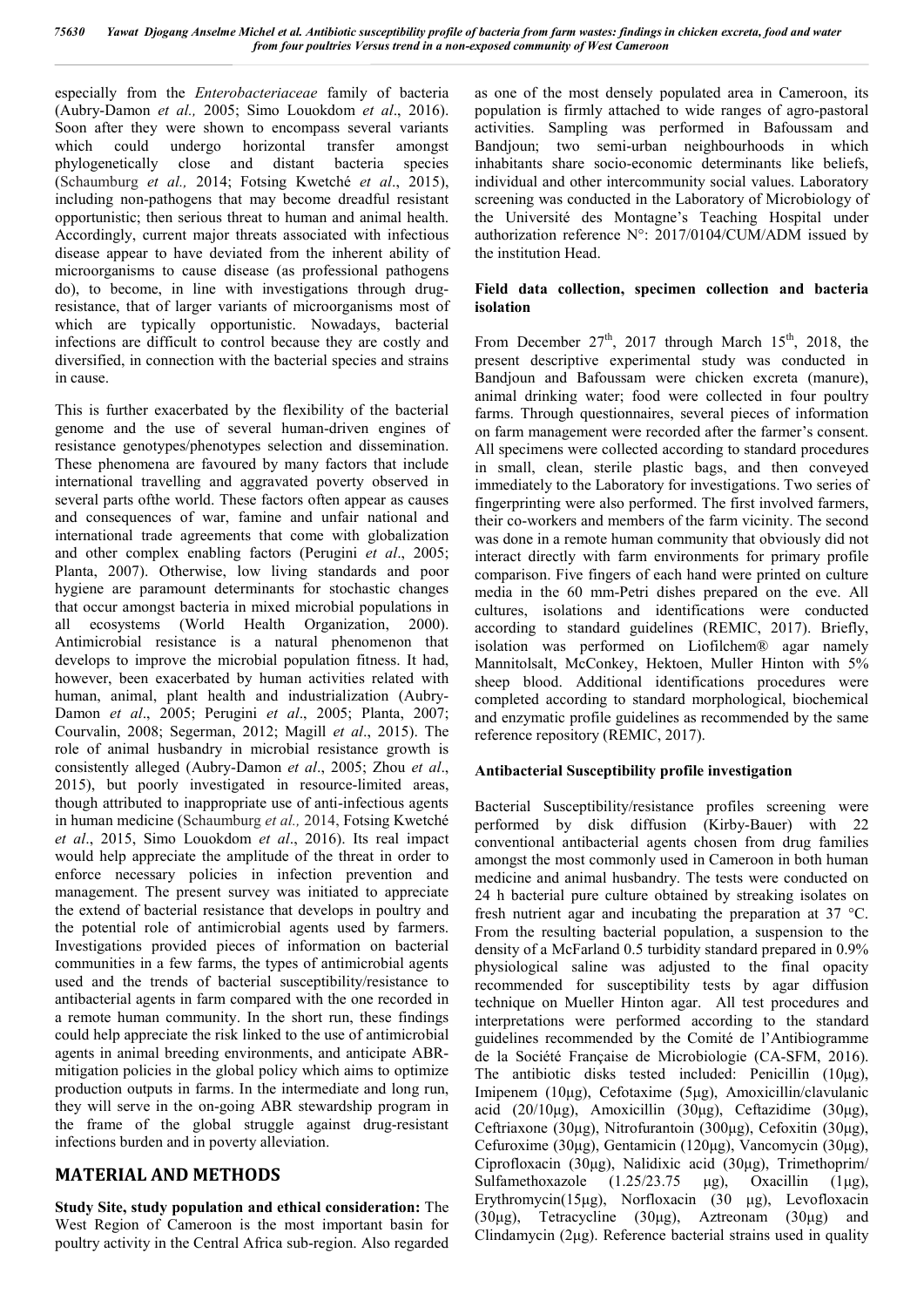control for identification and susceptibility tests were *Staphylococcus aureus* QC1625, *Escherichia coli* ATCC 25922 and *E. faecalis* ATCC 29212.

# **RESULTS**

From January  $3<sup>rd</sup>$  through April  $7<sup>th</sup>$  2018, 306 specimens of chicken excreta (manure), chicken food and drinking water were collected from four farms. The farmers and their collaborators on the spot also filled four related survey forms. In the farms and their neighbourhood (nearby-communities), 123 worker's finger printing were conducted *versus* 80 in a remote community. An insight through questionnaire data indicated that 75% of responders were male. All of these had attended university studies. On the other hand, 25% were female whose highest education level was the secondary school. All farmers used water, Cresyl bleach and a variety of antiseptics solutions for routine disinfection at the entry of the breeding perimeters. For infectious disease prevention in the farm, they also adopted routine cleaning and antimicrobials (antibiotics 80%; antiseptic 20%). The use of these antimicrobials was 50% of the times done by direct on-farm spraying, 50% as cleaning solutions and, 100% in all farms by direct administration to animals through beverages. The antibiotics used included Flumequine, Furaltadone and Oxytetracycline (systematically used by all farmers); Norfloxan, Enrofloxacin, Ciprofloxacin and Norfloxon (used as the second-line in case of outbreak), administered in animal's drinking water for three to five days depending on the intended goals (prevention or outbreak management).

contrasting with Tetracycline and Nitrofurans that wereless common (14% of times, each).

#### **Specimens and contamination rates in farms**

#### **Specimens in farms**

Specimens subjected to laboratory screening comprised 237 excreta, 49 foods, 20 drinking water and 123 fingerprinting performed in the farm vicinity. Further related pieces of information were reorganized as displayed in Table 2. Globally, manure overwhelmed the material submitted to laboratory analyses (55%), followed by fingerprinting and animal food. Most specimens were collected from Bandjoun 1.

## **Contamination rates and bacterial communities in farms**

None of the specimens was sterile at all points of view. Further pieces of information on contamination rates recorded from screening of the 429 products were reorganized and displayed as shown in Table 3. Overall, in farms 394 bacterial isolates were recovered at various rates. The highest onewas that of the Gram-positive bacteria (62%) that included primarily *Staphylococcus* spp.*, Streptococcus* spp., *Bacillus* spp. and *Clostridium* spp.; while Gram-negative consisted of members of the *Enterobacteriaceae* family and *Pseudomonas.* Moreover, in decreasing order, excreta and fingerprinting analyses yielded the highest isolation rates. Overall and regardless of the locations/farms outstanding picture revealed that *Bacillus, Citrobacter, Enterobacter, Proteus, Staphylococcus* were most common.

|  | Table 1. Antibacterial agents used in farms |  |  |  |  |
|--|---------------------------------------------|--|--|--|--|
|--|---------------------------------------------|--|--|--|--|

| Antibiotics types | Pharmacological category |
|-------------------|--------------------------|
| Furaltadone       | Nitrofuran               |
| Oxytetracycline   | Tetracycline             |
| Flumequin         | Fluoroquinolone          |
| Norfloxan         | Fluoroquinolone          |
| Enrofloxacin      | Fluoroquinolone          |
| Ciprofloxacin     | Fluoroquinolone          |
| Norfloxon         | Fluoroquinolone          |

**Table 2. Distribution of specimens per type and per farm**

| Location          | Specimen type $N$ (%) |                |                 |         |       |
|-------------------|-----------------------|----------------|-----------------|---------|-------|
|                   | Feeds                 | Drinking water | Finger printing | Excreta | Total |
| <b>BAFOUSSAM1</b> | 25(24)                | 10(9)          | 24(23)          | 47 (44) | 106   |
| <b>BAFOUSSAM2</b> | 1(1)                  | 0(0)           | 27(24)          | 83 (75) | 111   |
| <b>BANDJOUN 1</b> | 23(13)                | 10(6)          | 47 (28)         | 92(53)  | 172   |
| BANDJOUN 2        | 0(0)                  | 0(0)           | 25(62)          | 15 (38) | 40    |
| Total             | 49(11)                | 20(5)          | 123 (29)        | 237(55) | 429   |

In all farms, animal selection was performed by the clients who otherwise had free access into the breeding areas, then in direct contact with resident animals. The main sources of water used were either the wells or pipes. On the role of antimicrobial agents in farms, 75% farm staff acknowledged its benefits in animal protection against out breaks but also recognized that microbial resistance development might be due to inappropriate drug use. They were also aware of the danger the poor use of antibacterial agents might represent for the farm animals and human communities that depend on the products and services from the farms. Further details on antibacterial agents used indicated that they belonged to three pharmaceutical categories (Table I). A closer look revealed that in 72% of cases, a variety of fluoroquinolones was used,

#### **Frequency of contamination and bacterial community in the test remote community**

Specimen's analysis from the 80 participants enrolled in the test community for fingerprinting resulted in 52 positive cultures (65 %contamination rate) (Table 4). The overall picture disclosed seven bacterial types categorized into three major groups: Gram-negative rod, Gram-positive rod and Gram-positive cocci. The most diversified group was that of gram-negative rods, encompassing essentially members of the *Enterobacteriaceae* family of bacteria (35%), while Gram-positive cocci (47%) were overwhelmed by *S. Aureus* (35%).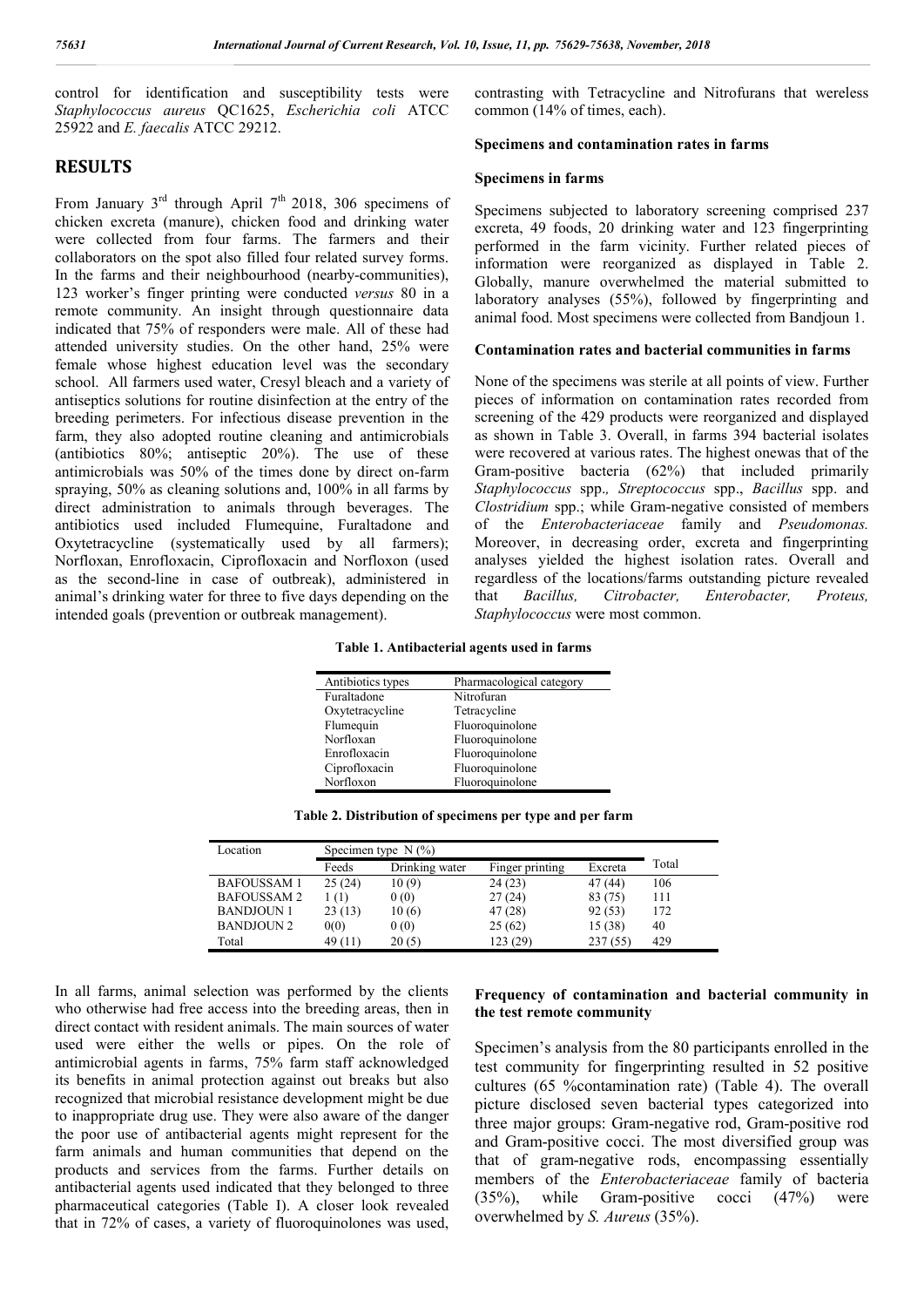|                   | Specimen type $N$ (%)  |        |                |                        |         |                |  |  |  |
|-------------------|------------------------|--------|----------------|------------------------|---------|----------------|--|--|--|
| Location          | Bacterial type         | Feeds  | Drinking water | <b>Finger Printing</b> | Stools  | Total          |  |  |  |
| <b>BAFOUSSAM1</b> | Bacillus spp           | 2(20)  | 1(10)          | 5(50)                  | 2(20)   | 10             |  |  |  |
|                   | Clostridium spp        | 0(0)   | 0(0)           | 2(67)                  | 1(33)   | 3              |  |  |  |
|                   | Enterobacter aerogenes | 1(14)  | 3(43)          | 0(0)                   | 3(43)   | $\tau$         |  |  |  |
|                   | Enterobacter hafnia    | 11(41) | 6(22)          | 0(0)                   | 10(37)  | 27             |  |  |  |
|                   | Escherichia coli       | 3(50)  | 0(0)           | 0(0)                   | 3(50)   | 6              |  |  |  |
|                   | Proteus spp            | 4(67)  | 0(0)           | 0(0)                   | 2(33)   | 6              |  |  |  |
|                   | Shigella spp           | 0(0)   | 0(0)           | 0(0)                   | 3(100)  | $\overline{3}$ |  |  |  |
|                   | Staphylococcus aureus  | 4(13)  | 0(0)           | 14(44)                 | 14(44)  | 32             |  |  |  |
|                   | Streptococcus spp      | 0(0)   | 0(0)           | 3(60)                  | 2(40)   | 5              |  |  |  |
|                   | Total                  | 25(25) | 10(10)         | 24(24)                 | 40(40)  | 99             |  |  |  |
| <b>BAFOUSSAM2</b> | Bacillus spp           | 0(0)   | 0(0)           | 4(29)                  | 10(71)  | 14             |  |  |  |
|                   | Citrobacterfreundi     | 0(0)   | 0(0)           | $\mathbf{0}$           | 4(100)  | 4              |  |  |  |
|                   | Clostridium spp        | 0(0)   | 0(0)           | 3(60)                  | 2(40)   | 5              |  |  |  |
|                   | Enterobacter aerogenes | 0(0)   | 0(0)           | 0(0)                   | 3(100)  | 3              |  |  |  |
|                   | Enterobacter hafnia    | 1(9)   | 0(0)           | 0(0)                   | 10(91)  | 11             |  |  |  |
|                   | Escherichia coli       | 0(0)   | 0(0)           | 0(0)                   | 3(100)  | 3              |  |  |  |
|                   | Proteusspp             | 0(0)   | 0(0)           | 0(0)                   | 11(100) | 11             |  |  |  |
|                   | Pseudomonas spp        | 0(0)   | 0(0)           | 0(0)                   | 1(100)  | $\mathbf{1}$   |  |  |  |
|                   | Shigella spp           | 0(0)   | 0(0)           | 0(0)                   | 1(100)  | $\mathbf{1}$   |  |  |  |
|                   | Staphylococcus aureus  | 0(0)   | 0(0)           | 15(39)                 | 24(61)  | 39             |  |  |  |
|                   | Streptococcus spp      | 0(0)   | 0(0)           | 5(71)                  | 2(29)   | $\tau$         |  |  |  |
|                   | Total                  | 1(1)   | 0(0)           | 27(27)                 | 71 (72) | 99             |  |  |  |
| <b>BANDJOUN 1</b> | Bacillus spp           | 0(0)   | 0(0)           | 14(70)                 | 6(30)   | 20             |  |  |  |
|                   | Citrobacter freundi    | 4(44)  | 1(11)          | 0(0)                   | 4(44)   | 9              |  |  |  |
|                   | Clostridium spp        | 0(0)   | 0(0)           | 6(75)                  | 2(25)   | 8              |  |  |  |
|                   | Enterobacter aerogenes | 10(59) | 0(0)           | 0(0)                   | 7(41)   | 17             |  |  |  |
|                   | Enterobacter hafnia    | 6(33)  | 1(6)           | 0(0)                   | 11(61)  | 18             |  |  |  |
|                   | Escherichia coli       | 1(13)  | 2(25)          | 0(0)                   | 5(63)   | 8              |  |  |  |
|                   | Proteus spp            | 0(0)   | 5(33)          | 0(0)                   | 10(67)  | 15             |  |  |  |
|                   | Staphylococcus aureus  | 2(4)   | 1(2)           | 17(33)                 | 31(61)  | 51             |  |  |  |
|                   | Streptococcus spp      | 0(0)   | 0(0)           | 10(83)                 | 2(17)   | 12             |  |  |  |
|                   | Total                  | 23(15) | 10(6)          | 47(30)                 | 78 (49) | 158            |  |  |  |
| <b>BANDJOUN 2</b> | <b>Bacillus</b> spp    | 0(0)   | 0(0)           | 10(83)                 | 2(17)   | 12             |  |  |  |
|                   | Citrobacter freundi    | 0(0)   | 0(0)           | 0(0)                   | 2(100)  | $\overline{c}$ |  |  |  |
|                   | Clostridium spp        | 0(0)   | 0(0)           | 2(50)                  | 2(50)   | $\overline{4}$ |  |  |  |
|                   | Staphylococcus aureus  | 0(0)   | 0(0)           | 8(53)                  | 7(47)   | 15             |  |  |  |
|                   | Streptococcus spp      | 0(0)   | 0(0)           | 5(100)                 | 0(0)    | 5              |  |  |  |
|                   | Total                  | 0(0)   | 0(0)           | 25(66)                 | 13(34)  | 38             |  |  |  |

*75632 Yawat Djogang Anselme Michel et al. Antibiotic susceptibility profile of bacteria from farm wastes: findings in chicken excreta, food and water from four poultries Versus trend in a non-exposed community of West Cameroon*

**Table 3. Bacterial type per location and specimen**

#### **Table 4. Distribution of isolates recovered from fingerprinting in the community**

| Bacterial type         | Number of isolates | $\%$ |
|------------------------|--------------------|------|
| Bacillus spp           | 10                 | 19   |
| Citrobacter freundii   |                    |      |
| Enterobacter aerogenes | 8                  | 15   |
| Enterobacter hafnia    | 6                  | 12   |
| Proteus spp.           | $\mathfrak{D}$     | 4    |
| Staphylococcus aureus  | 18                 | 35   |
| Streptococcus spp      | 6                  | 12   |
| Total                  | 52                 | 100  |

#### **Antibiotic susceptibility profile**

#### **Susceptibility profile in farm's and farm vicinity's isolates**

Susceptibility/resistance profiles per major bacteria groups and isolation sites were displayed as shown in Table 5. Overall, the susceptibility rates were very low with drugs from the pharmacological groups of quinolones (namely Ciprofloxacin, Norfloxacin, Nalidixicacid, Levofloxacin) in all farms. These overall low susceptibility rates were also recorded with Tetracycline, Co-trimoxazole, Penicillin, Cefuroxime and Oxacillin. Thoroughly closer rate values were also observed from one farm to the other with the same antibiotics. Susceptibility to Amoxicillin/clavulanic acid, Levofloxacin, Imipenem was globally high.

#### **Susceptibility profile of bacterial isolates from worker's hands**

Focus on susceptibility profiles of bacteria from the hand of workers at farm entries and exits further yielded data summarized in Table 6.

Typically, data recorded revealed very low susceptibility rates with some antibiotics namely Co-trimoxazole, Nalidixic acid, Ceftriaxone, Ceftazidime and Oxacillin. Concerning Norfloxacin, Clindamycin, and Levofloxacin these rates were not as low, while improved susceptibility was observed with Gentamicin, Amoxicillin-Clavulanic acid, Imipenem, Ciprofloxacin and Cefoxitin. Slight variation could be observed between entries and exits. With a few exceptions, fingerprinting's in/out data revealed overall similar pictures, however. The most frequent intermediate categories were obtained with Vancomycin in Bandjoun for both Grampositive cocci and Gram-positive rods.

#### **Bacteria susceptibility/resistance in the test community**

The 52 isolates recovered and categorized as Gram-negative rods ( $\approx$ 35%), Gram-positive rods ( $\approx$ 19%) and Gram-positive cocci ( $\approx$ 46%) tested as done above with isolates from the farm yielded the trends summarized as shown in Table 7.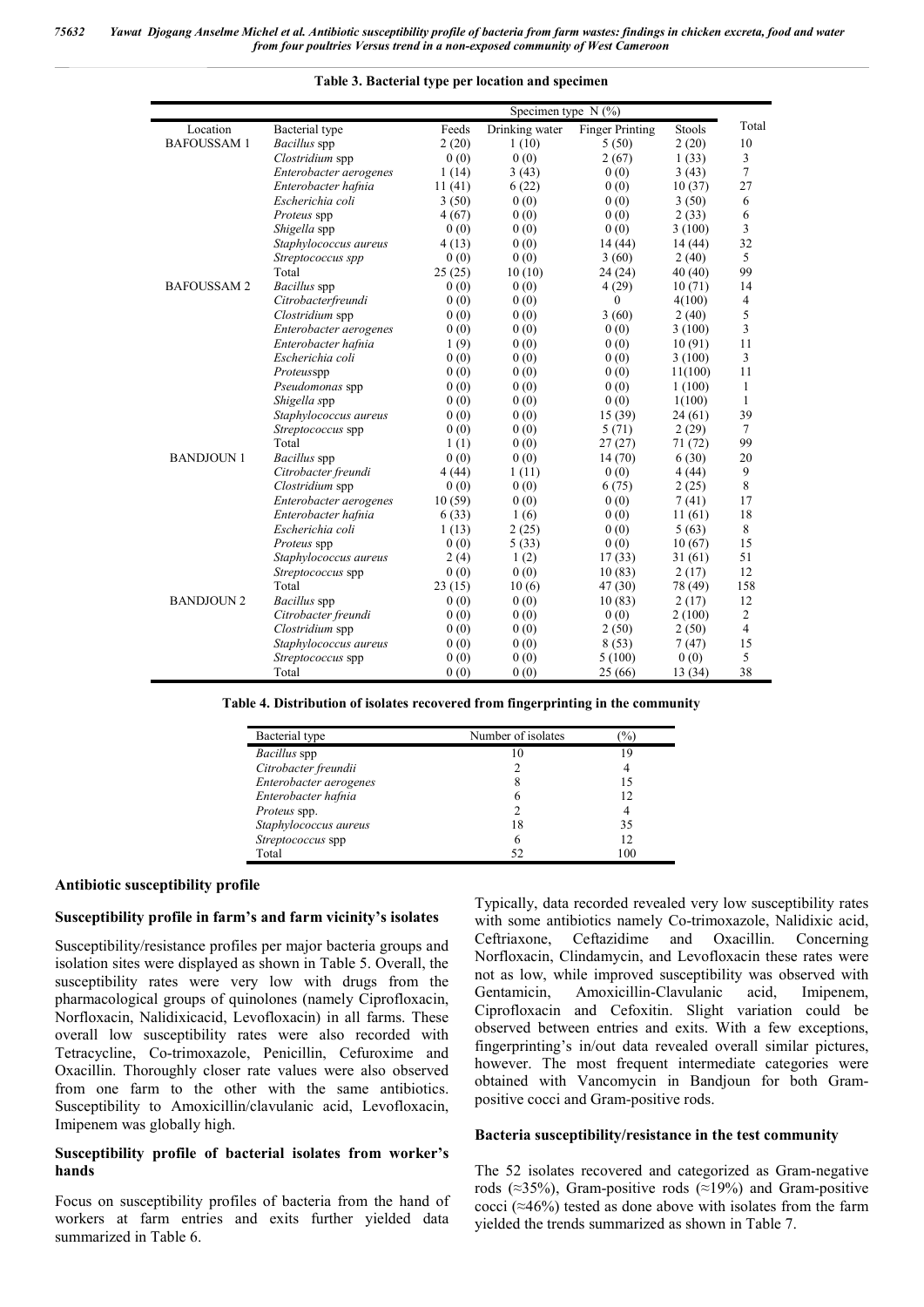| Antibiotics        | Phenotype   | <b>BAFOUSSAM1</b>      |                                      | <b>BAFOUSSAM2</b>                |                        | <b>BANDJOUN1</b>                     |                  | <b>BANDJOUN 2</b>                    |                                      |                        |                                  |                                      |                                      |
|--------------------|-------------|------------------------|--------------------------------------|----------------------------------|------------------------|--------------------------------------|------------------|--------------------------------------|--------------------------------------|------------------------|----------------------------------|--------------------------------------|--------------------------------------|
|                    |             |                        | Isolates (%)                         |                                  |                        | Isolated (%)                         |                  |                                      | Isolated strains (%)                 |                        |                                  | Isolated strains (%)                 |                                      |
|                    |             | <b>GN</b>              | GP                                   | GP                               | <b>GN</b>              | <b>GP</b>                            | GP               | <b>GN</b>                            | <b>GP</b>                            | GP                     | GN                               | GP                                   | GP                                   |
|                    |             | rods                   | rods                                 | cocci                            | rods                   | rods                                 | cocci            | rods                                 | rods                                 | cocci                  | rods                             | rods                                 | cocci                                |
| Vancomycine        | I<br>R      | 0<br>100               | 20<br>40                             | 47<br>32                         | 0<br>0                 | 42<br>16                             | 60<br>24         | $\boldsymbol{0}$<br>$\boldsymbol{0}$ | 25<br>25                             | 31<br>20               | 20<br>50                         | 25<br>50                             | 29<br>42                             |
|                    | S           | 0                      | 40                                   | 21                               | 0                      | 42                                   | 16               | 100                                  | 50                                   | 49                     | 30                               | 25                                   | 29                                   |
| Gentamicine        | I           | 22                     | 17                                   | 10                               | 3                      | 17                                   | 8                | 8                                    | 25                                   | 17                     | $\mathbf{0}$                     | $\boldsymbol{0}$                     | $\boldsymbol{0}$                     |
|                    | R           | 18                     | $\boldsymbol{0}$                     | 35                               | 15                     | 17                                   | 8                | 25                                   | 50                                   | 33                     | $\mathbf{0}$                     | $\mathbf{0}$                         | 29                                   |
|                    | S           | 60                     | 83                                   | 55                               | 82                     | 66                                   | 84               | 67                                   | 25                                   | 50                     | 100                              | 100                                  | 71                                   |
| Ciprofloxacin      | I           | 2                      | $\boldsymbol{0}$                     | 10                               | 15                     | $\boldsymbol{0}$                     | $\mathbf{0}$     | 11                                   | $\mathbf{0}$                         | $\boldsymbol{0}$       | $\mathbf{0}$                     | $\mathbf{0}$                         | $\boldsymbol{0}$                     |
|                    | R           | 41                     | 50                                   | 70                               | 44                     | 58                                   | 65               | 36                                   | 50                                   | 69                     | 100                              | 50                                   | 86                                   |
| Trimethoprim/sulfa | S<br>I      | 57<br>$\boldsymbol{0}$ | 50<br>$\boldsymbol{0}$               | 20<br>$\mathbf{0}$               | 41<br>$\boldsymbol{0}$ | 42<br>$\boldsymbol{0}$               | 35<br>6          | 53<br>$\mathbf{0}$                   | 50<br>$\mathbf{0}$                   | 31<br>3                | $\boldsymbol{0}$<br>$\mathbf{0}$ | 50<br>$\boldsymbol{0}$               | 14<br>$\boldsymbol{0}$               |
| methoxazole        | R           | 71                     | 25                                   | 82                               | 45                     | 50                                   | 64               | 60                                   | 75                                   | 92                     | 100                              | 25                                   | 100                                  |
|                    | S           | 29                     | 75                                   | 18                               | 55                     | 50                                   | 30               | 40                                   | 25                                   | 5                      | 0                                | 75                                   | $\boldsymbol{0}$                     |
| Nalidixic acid     | I           | 10                     | 17                                   | $\boldsymbol{0}$                 | 6                      | 8                                    | 3                | $\mathbf{0}$                         | 12                                   | 8                      | $\mathbf{0}$                     | 0                                    | $\boldsymbol{0}$                     |
|                    | R           | 45                     | 50                                   | 65                               | 50                     | 50                                   | 70               | 60                                   | 63                                   | 75                     | 100                              | 25                                   | 100                                  |
|                    | S           | 45                     | 33                                   | 35                               | 44                     | 42                                   | 27               | 40                                   | 25                                   | 17                     | $\boldsymbol{0}$                 | 75                                   | $\boldsymbol{0}$                     |
| Norfloxacin        | I           | 6                      | $\boldsymbol{0}$                     | $\boldsymbol{0}$                 | 0                      | $\bf{0}$                             | $\boldsymbol{0}$ | 19                                   | $\bf{0}$                             | $\boldsymbol{0}$       | $\boldsymbol{0}$                 | 0                                    | $\boldsymbol{0}$                     |
|                    | R<br>S      | 31<br>63               | 50<br>50                             | 79<br>21                         | 50<br>50               | 42<br>58                             | 62<br>38         | 30<br>51                             | 50<br>50                             | 88<br>12               | 100<br>$\boldsymbol{0}$          | 75<br>25                             | 86<br>14                             |
| Erythromycin       | I           | 11                     | $\mathbf{0}$                         | 30                               | 12                     | $\bf{0}$                             | $\boldsymbol{0}$ | 2                                    | $\boldsymbol{0}$                     | $\mathbf{0}$           | $\boldsymbol{0}$                 | $\mathbf{0}$                         | 0                                    |
|                    | R           | 78                     | 100                                  | $\boldsymbol{0}$                 | 38                     | 67                                   | 33               | 77                                   | $\boldsymbol{0}$                     | 100                    | 100                              | $\boldsymbol{0}$                     | 0                                    |
|                    | S           | 11                     | 0                                    | 70                               | 50                     | 33                                   | 67               | 21                                   | 100                                  | $\boldsymbol{0}$       | $\mathbf{0}$                     | 0                                    | $\boldsymbol{0}$                     |
| Clindamycin        | I           | 14                     | $\mathbf{0}$                         | 33                               | $\boldsymbol{0}$       | 22                                   | 25               | $\mathbf{0}$                         | $\mathbf{0}$                         | $\mathbf{0}$           | 15                               | $\mathbf{0}$                         | $\boldsymbol{0}$                     |
|                    | R           | 57                     | 50                                   | 45                               | $\mathbf{0}$           | 22                                   | 17               | 50                                   | 86                                   | 52                     | 58                               | 50                                   | 71                                   |
|                    | S           | 29                     | 50                                   | 22                               | 100                    | 56                                   | 58               | 50                                   | 14                                   | 48                     | 27                               | 50                                   | 29                                   |
| Nitrofurantoin     | R           | 19                     | 0                                    | $\boldsymbol{0}$                 | 41                     | $\boldsymbol{0}$                     | 13               | 66                                   | $\bf{0}$                             | 50                     | $\mathbf{0}$                     | 0                                    | $\boldsymbol{0}$                     |
|                    | S           | 81                     | 100                                  | 1                                | 59                     | $\mathbf{0}$                         | 87               | 34                                   | 100                                  | 50                     | 100                              | $\mathbf{0}$                         | $\mathbf{0}$                         |
| Levofloxacin       | I<br>R      | 23<br>10               | 0<br>25                              | $\mathbf{0}$<br>67               | NT<br>NT               | NT<br>NT                             | NT<br>NT         | 7<br>43                              | $\bf{0}$<br>75                       | $\boldsymbol{0}$<br>53 | NT<br>NT                         | NT<br>NT                             | NT<br>NT                             |
|                    | S           | 67                     | 75                                   | 33                               | NT                     | NT                                   | NT               | 50                                   | 25                                   | 47                     | NT                               | NT                                   | NT                                   |
| Amoxicilline/      | I           | 0                      | 17                                   | 5                                | $\boldsymbol{0}$       | $\boldsymbol{0}$                     | $\boldsymbol{0}$ | $\mathbf{0}$                         | $\boldsymbol{0}$                     | 6                      | $\boldsymbol{0}$                 | 25                                   | $\boldsymbol{0}$                     |
| clavulanic acid    | R           | 57                     | $\boldsymbol{0}$                     | 5                                | 15                     | $\bf{0}$                             | $\boldsymbol{0}$ | 43                                   | 12                                   | 6                      | $\boldsymbol{0}$                 | 25                                   | 14                                   |
|                    | S           | 43                     | 83                                   | 90                               | 85                     | 100                                  | 100              | 57                                   | 88                                   | 88                     | 100                              | 50                                   | 86                                   |
| Imipenem           | I           | $\boldsymbol{0}$       | $\boldsymbol{0}$                     | $\mathbf{0}$                     | NT                     | NT                                   | NT               | 3                                    | $\mathbf{0}$                         | $\mathbf{0}$           | NT                               | NT                                   | NT                                   |
|                    | R           | 0                      | $\mathbf{0}$                         | $\overline{0}$                   | NT                     | NT                                   | NT               | 55                                   | 14                                   | 36                     | NT                               | NT                                   | NT                                   |
|                    | S           | 100                    | 100                                  | 100                              | NT                     | NT                                   | NT               | 42                                   | 86                                   | 64                     | NT                               | NT                                   | NT                                   |
| Oxacillin          | R           | 100                    | 100                                  | 100                              | 100                    | 83                                   | 96               | 86                                   | 100                                  | 91                     | $\boldsymbol{0}$                 | 100                                  | 100                                  |
| Penicillin G       | S<br>I      | $\boldsymbol{0}$<br>NA | $\boldsymbol{0}$<br>$\boldsymbol{0}$ | $\mathbf{0}$<br>$\boldsymbol{0}$ | $\mathbf{0}$<br>NA     | 17<br>$\boldsymbol{0}$               | 4<br>0           | 14<br>NA                             | $\boldsymbol{0}$<br>$\boldsymbol{0}$ | 9<br>$\boldsymbol{0}$  | $\mathbf{0}$<br>NA               | $\boldsymbol{0}$<br>$\boldsymbol{0}$ | $\boldsymbol{0}$<br>$\boldsymbol{0}$ |
|                    | $\mathbb R$ | NA                     | 75                                   | 83                               | NA                     | 67                                   | 48               | NA                                   | 86                                   | 47                     | NA                               | 100                                  | 43                                   |
|                    | S           | NA                     | 25                                   | 17                               | NA                     | 33                                   | 52               | NA                                   | 14                                   | 53                     | NA                               | 0                                    | 57                                   |
| Cefoxitine         | I           | 6                      | 0                                    | $\boldsymbol{0}$                 | $\boldsymbol{0}$       | 100                                  | 4                | $\boldsymbol{0}$                     | $\mathbf{0}$                         | $\boldsymbol{0}$       | $\boldsymbol{0}$                 | 0                                    | $\boldsymbol{0}$                     |
|                    | R           | 33                     | $\boldsymbol{0}$                     | 6                                | 19                     | 8                                    | 4                | 49                                   | 86                                   | 21                     | $\boldsymbol{0}$                 | 0                                    | 14                                   |
|                    | S           | 61                     | 100                                  | 94                               | 81                     | 92                                   | 92               | 51                                   | 14                                   | 79                     | 100                              | 100                                  | 86                                   |
| Aztreonam          | I           | $\mathbf{0}$           | $\boldsymbol{0}$                     | $\boldsymbol{0}$                 | 67                     | $\mathbf{0}$                         | $\mathbf{0}$     | 38                                   | 25                                   | 14                     | NT                               | NT                                   | NT                                   |
|                    | R           | 46<br>54               | $\bf{0}$<br>100                      | 100                              | 33                     | $\boldsymbol{0}$<br>$\boldsymbol{0}$ | $\bf{0}$<br>100  | 12<br>50                             | 75<br>$\boldsymbol{0}$               | 72<br>14               | NT                               | NΤ<br>NT                             | NΤ                                   |
| Cefuroxime         | S<br>I      | 31                     | 20                                   | $\boldsymbol{0}$<br>50           | 6<br>6                 | 100                                  | 50               | 16                                   | 50                                   | 20                     | NT<br>$\boldsymbol{0}$           | $\boldsymbol{0}$                     | NT<br>70                             |
|                    | R           | 59                     | 50                                   | $\boldsymbol{0}$                 | 58                     | $\boldsymbol{0}$                     | $\boldsymbol{0}$ | 59                                   | $\boldsymbol{0}$                     | 50                     | 100                              | 100                                  | 10                                   |
|                    | S           | 10                     | 30                                   | 50                               | 36                     | $\boldsymbol{0}$                     | 50               | 25                                   | 50                                   | 30                     | $\boldsymbol{0}$                 | 0                                    | 20                                   |
| Ceftriaxone        | I           | $\boldsymbol{0}$       | $\boldsymbol{0}$                     | $\boldsymbol{0}$                 | $\boldsymbol{0}$       | $\bf{0}$                             | 6                | 8                                    | $\boldsymbol{0}$                     | $\boldsymbol{0}$       | $\boldsymbol{0}$                 | 0                                    | $\boldsymbol{0}$                     |
|                    | R           | 67                     | 100                                  | 76                               | 87                     | 100                                  | 94               | 52                                   | 86                                   | 85                     | 100                              | 100                                  | 100                                  |
|                    | $\mathbf S$ | 33                     | $\boldsymbol{0}$                     | 24                               | 13                     | $\boldsymbol{0}$                     | $\boldsymbol{0}$ | 40                                   | 14                                   | 15                     | $\boldsymbol{0}$                 | $\boldsymbol{0}$                     | $\boldsymbol{0}$                     |
| Amoxicilline       | I           | 17                     | 33                                   | 40                               | $\boldsymbol{0}$       | $\boldsymbol{0}$                     | 38               | 1300                                 | 50                                   | 33                     | $\boldsymbol{0}$                 | 100                                  | 33                                   |
|                    | R           | $70\,$                 | 34                                   | $\boldsymbol{0}$                 | 32                     | $\boldsymbol{0}$                     | 12               | 73                                   | $\boldsymbol{0}$                     | 50                     | 100                              | 0                                    | 50                                   |
| Ceftazidime        | S<br>I      | 13<br>$\mathfrak{Z}$   | 33<br>25                             | 60<br>11                         | 68<br>100              | $\boldsymbol{0}$<br>$\boldsymbol{0}$ | 50<br>17         | 14<br>$\boldsymbol{0}$               | 50<br>$\boldsymbol{0}$               | 17<br>$\boldsymbol{0}$ | $\mathbf{0}$<br>$\boldsymbol{0}$ | 0<br>0                               | 17<br>0                              |
|                    | R           | 22                     | 75                                   | 68                               | 0                      | 100                                  | 83               | 54                                   | 86                                   | 85                     | 100                              | 100                                  | 100                                  |
|                    | $\mathbf S$ | 75                     | 0                                    | 21                               | 0                      | $\boldsymbol{0}$                     | 0                | 46                                   | 14                                   | 15                     | $\boldsymbol{0}$                 | $\boldsymbol{0}$                     | $\boldsymbol{0}$                     |
| Tetracycline       | I           | $\boldsymbol{0}$       | $\boldsymbol{0}$                     | $\boldsymbol{0}$                 | 6                      | 8                                    | 7                | $\boldsymbol{0}$                     | $\boldsymbol{0}$                     | 0                      | $\boldsymbol{0}$                 | $\boldsymbol{0}$                     | $\boldsymbol{0}$                     |
|                    | $\mathbb R$ | 53                     | 80                                   | 85                               | 72                     | 67                                   | 78               | 80                                   | 100                                  | 100                    | 100                              | 100                                  | 100                                  |
|                    | S           | 47                     | 20                                   | 15                               | 22                     | 25                                   | 15               | 20                                   | $\boldsymbol{0}$                     | 0                      | $\boldsymbol{0}$                 | 0                                    | $\boldsymbol{0}$                     |
| Cefotaxime         | I           | $\boldsymbol{0}$       | $\boldsymbol{0}$                     | $\boldsymbol{0}$                 | 6                      | 10                                   | 10               | $\boldsymbol{0}$                     | $\boldsymbol{0}$                     | 0                      | 10                               | 0                                    | $\boldsymbol{0}$                     |
|                    | R           | 0                      | 0                                    | 36                               | 6                      | 10                                   | $\boldsymbol{0}$ | $\boldsymbol{0}$                     | $\boldsymbol{0}$                     | 10                     | 10                               | 10                                   | 10                                   |
|                    | S           | 100                    | 100                                  | 64                               | 88                     | $80\,$                               | 90               | 100                                  | 100                                  | 90                     | 80                               | 90                                   | 90                                   |

#### **Table 5. Susceptibility/resistance profile of isolates from Bafoussam and Bandjoun**

GN rods: Gram-negative rods (*Enterobacteriaceae* and *Pseudomonas);* GP rods: Gram-positive rods (*Clostridium* and *Bacillus)*; GP Cocci: Grampositive Cocci (*Staphylococcus* and *Streptococcus)* NT: Not tested; NA: Not applicable

Globally, these data indicated low susceptibility for some antibacterial agents that belonged to the large groups of quinolones (Nalidixic acid), beta-lactams (Aztreonam, Amoxicillin, Oxacillin), Erythromycin and Co-trimoxazole.

In the same vein, improved susceptibility was recorded with Gentamicin, Amoxicillin-Clavulanic Acid combination, Imipenem, Ciprofloxacin and Norfloxacin. Further insight through data from farms and the community highlighted subtle differences between the two settings.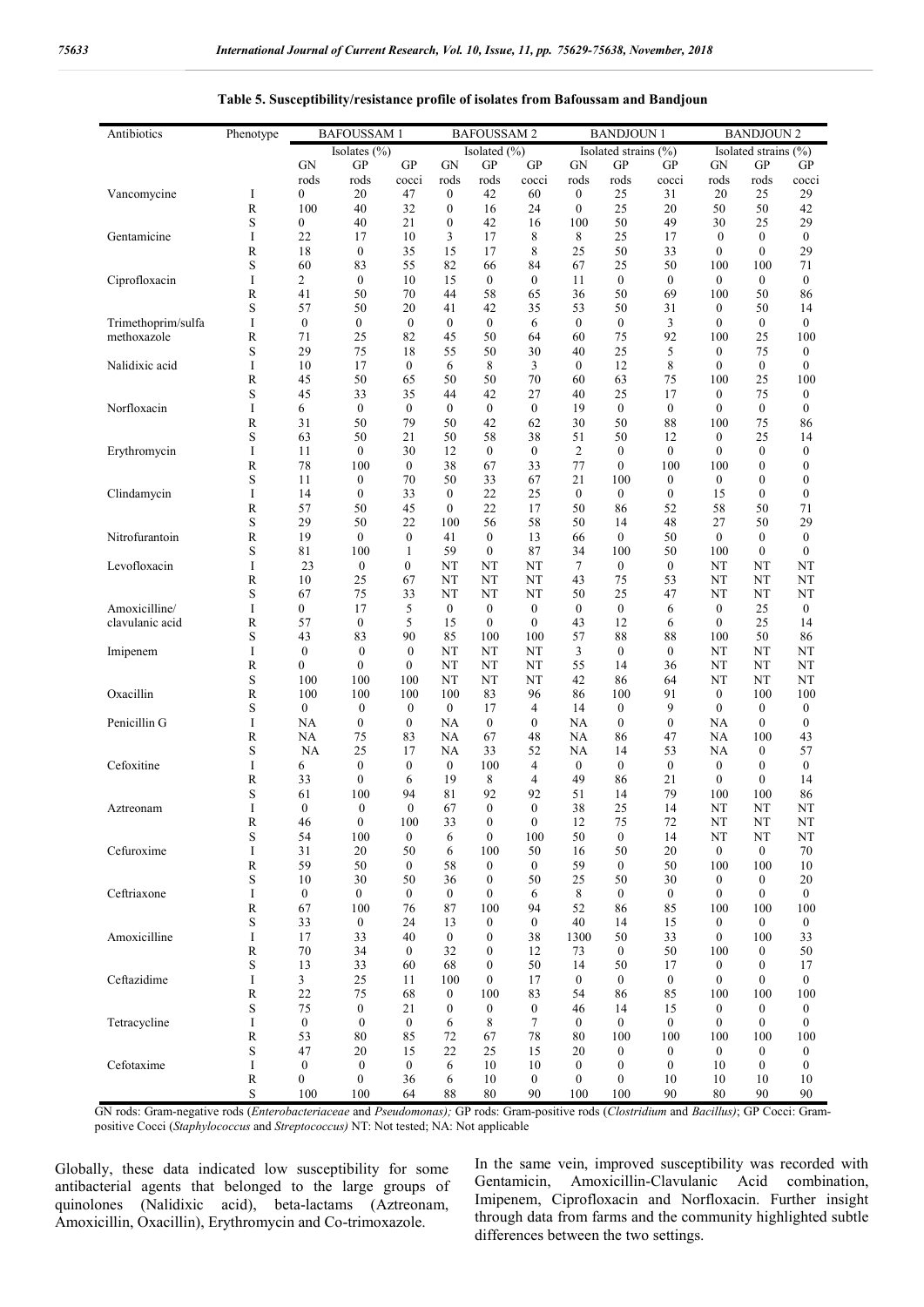*75634 Yawat Djogang Anselme Michel et al. Antibiotic susceptibility profile of bacteria from farm wastes: findings in chicken excreta, food and water from four poultries Versus trend in a non-exposed community of West Cameroon*

| Antibiotics                | Phenotypes   | <b>BAFOUSSAM1</b>    |         | <b>BAFOUSSAM2</b>    |            |         | <b>BANDJOUN1</b>     | <b>BANDJOUN 2</b>    |            |  |  |
|----------------------------|--------------|----------------------|---------|----------------------|------------|---------|----------------------|----------------------|------------|--|--|
|                            |              | Way in/Out           |         |                      | Way in/Out |         | Way in/Out           |                      | Way in/Out |  |  |
|                            |              | Isolated strains (%) |         | Isolated strains (%) |            |         | Isolated strains (%) | Isolated strains (%) |            |  |  |
|                            |              | GP rods              | GPcocci | GP rods              | GP cocci   | GP rods | GP cocci             | GP rods              | GPcocci    |  |  |
| Vancomycine                | I            | 0/40                 | 22/63   | 50/40                | 31/86      | 71/31   | 81/9                 | 80/71                | 63/60      |  |  |
|                            | $\mathbb{R}$ | 50/20                | 44/0    | 0/20                 | 23/14      | 29/23   | 13/18                | 20/14                | 25/40      |  |  |
|                            | $\mathbf S$  | 50/40                | 33/37   | 50/40                | 46/0       | 0/46    | 6/73                 | 0/14                 | 13/0       |  |  |
| Gentamicine                | I            | 50/20                | 11/0    | 50/20                | 38/0       | 0/0     | 6/9                  | 0/29                 | 0/0        |  |  |
|                            | R            | 0/40                 | 22/12   | $0/0$                | 23/0       | 14/8    | 0/0                  | 20/29                | $0/20$     |  |  |
|                            | S            | 50/40                | 67/88   | 50/80                | 38/100     | 86/92   | 94/91                | 80/42                | 100/80     |  |  |
| Ciprofloxacin              | R            | 0/60                 | 78/75   | 0/0                  | 77/14      | 14/0    | 6/9                  | 40/71                | 25/60      |  |  |
|                            | S            | 100/40               | 22/25   | 100/100              | 23/86      | 86/100  | 94/91                | 60/29                | 75/40      |  |  |
| Trimethoprim/sulfamethoxaz | I            | 0/0                  | 11/0    | 0/0                  | 0/0        | 0/0     | 0/0                  | 0/0                  | 0/0        |  |  |
| ole                        | R            | 50/100               | 67/75   | 50/60                | 85/43      | 100/77  | 69/82                | 100/57               | 75/80      |  |  |
|                            | S            | 50/0                 | 22/25   | 50/40                | 15/57      | 0/23    | 31/18                | 0/43                 | 25/20      |  |  |
| Nalidixic acid             | I            | 50/0                 | 22/13   | 50/20                | $8/0\,$    | 0/0     | $0/0$                | 0/14                 | 13/0       |  |  |
|                            | R            | 50/100               | 67/63   | 50/60                | 69/100     | 100/92  | 81/73                | 100/57               | 75/100     |  |  |
|                            | S            | $\boldsymbol{0}$     | 11/25   | 0/20                 | 23/0       | $0/8\,$ | 19/27                | 0/29                 | 13/0       |  |  |
| Norfloxacin                | R            | 50/40                | 44/25   | 50/0                 | 69/14      | 29/31   | 25/27                | 40/43                | 25/60      |  |  |
|                            | S            | 50/60                | 56/75   | 50/100               | 31/86      | 71/69   | 75/73                | 60/57                | 75/40      |  |  |
| Erythromycin               | R            | NT/NT                | $15/0$  | 70/60                | 85/86      | 90/100  | 100/100              | NT/NT                | NT/NT      |  |  |
|                            | S            | NT/NT                | 15/100  | 30/40                | 15/14      | 10/0    | 0/0                  | NT/NT                | NT/NT      |  |  |
| Clindamycin                | I            | 0/0                  | 0/0     | 0/0                  | 0/0        | 14/15   | 0/0                  | 0/29                 | 13/20      |  |  |
|                            | R            | 100/40               | 44/25   | 0/60                 | 54/14      | 43/38   | 56/64                | 60/14                | 50/20      |  |  |
|                            | S            | 0/60                 | 56/75   | 100/40               | 46/86      | 43/42   | 44/36                | 40/57                | 38/60      |  |  |
| Levofloxacin               | R            | 100/20               | 33/75   | NT/NT                | NT/NT      | NT/NT   | NT/NT                | NT/NT                | NT/NT      |  |  |
|                            | S            | 0/80                 | 67/25   | NT/NT                | NT/NT      | NT/NT   | NT/NT                | NT/NT                | NT/NT      |  |  |
| Amoxicilline/ clavulanic   | I            | 0/0                  | 11/0    | 0/0                  | 0/29       | 0/0     | 0/0                  | 0/0                  | 0/0        |  |  |
| acid                       | R            | 0/0                  | 0/12    | 0/40                 | 15/0       | 29/23   | 19/0                 | 0/0                  | 13/0       |  |  |
|                            | S            | 100/100              | 89/88   | 100/60               | 85/71      | 71/77   | 81/100               | 100/100              | 88/100     |  |  |
| Imipenem                   | I            | 0/0                  | $0/0\,$ | 0/20                 | 0/29       | 0/0     | 0/0                  | 0/0                  | 0/0        |  |  |
|                            | R            | 50/0                 | 0/0     | 50/20                | 46/0       | 0/0     | 6/9                  | 0/29                 | 13/60      |  |  |
|                            | S            | 50/100               | 100/100 | 50/60                | 54/71      | 100/100 | 94/91                | 100/71               | 88/40      |  |  |
| Oxacillin                  | R            | 100/80               | 89/75   | 100/60               | 92/57      | 100/100 | 100/100              | 100/71               | 88/80      |  |  |
|                            | S            | 0/20                 | 11/25   | 0/40                 | 8/43       | $0/0$   | 0/0                  | 0/29                 | 12/20      |  |  |
| Penicillin G               | R            | 100/40               | 56/50   | 50/60                | 31/57      | 57/54   | 69/82                | 40/71                | 75/60      |  |  |
|                            | S            | 0/60                 | 44/50   | 50/40                | 69/43      | 43/46   | 31/18                | 60/29                | 25/40      |  |  |
| Cefoxitine                 | R            | 50/0                 | 11/12   | 50/60                | 38/43      | 29/15   | 13/18                | 0/14                 | 25/0       |  |  |
|                            | S            | 50/100               | 89/88   | 50/40                | 62/57      | 71/85   | 88/82                | 100/86               | 75/100     |  |  |
| Aztreonam                  | I            | 5/0                  | $0/0\,$ | $0/0$                | 0/0        | 0/23    | $0/9$                | 0/NT                 | 0/0        |  |  |
|                            | $\mathbb{R}$ | 85/80                | 89/88   | 50/60                | 50/71      | 100/69  | 88/73                | 60/NT                | 66/100     |  |  |
|                            | S            | 10/20                | 11/12   | 50/40                | 50/29      | 0/8     | 13/18                | 40/NT                | 34/0       |  |  |
| Cefuroxime                 | I            | NT/NT                | NT/NT   | 0/40                 | 26/70      | 10/15   | 100/18               | NT/NT                | 0/7        |  |  |
|                            | R            | NT/NT                | NT/NT   | 50/60                | 26/30      | 70/77   | 0/82                 | NT/NT                | 100/80     |  |  |
|                            | S            | NT/NT                | NT/NT   | 50/0                 | 48/0       | 20/8    | 0/0                  | NT/NT                | 0/13       |  |  |
| Ceftriaxone                | I            | 0/0                  | 0/0     | 50/20                | 0/14       | 14/0    | 6/0                  | 0/0                  | 0/20       |  |  |
|                            | R            | 50/100               | 78/75   | 50/60                | 69/86      | 86/100  | 94/100               | 100/86               | 88/80      |  |  |
|                            | S            | 50/0                 | 22/25   | 0/20                 | 31/0       | 0/0     | 0/0                  | 0/14                 | 12/0       |  |  |
| Amoxicilline               | $\mathbb R$  | NT/NT                | 100/100 | 70/80                | 50/29      | 88/92   | 76/82                | NT/NT                | 0/10       |  |  |
|                            | S            | NT/NT                | 0/0     | 30/20                | 50/71      | 12/8    | 24/18                | NT/NT                | 100/90     |  |  |
| Ceftazidime                | I            | 0/40                 | 22/12   | 50/20                | 0/29       | 14/23   | 19/9                 | 0/5                  | 12/0       |  |  |
|                            | $\mathbb R$  | 100/60               | 78/63   | 50/60                | 92/42      | 86/77   | 81/91                | 80/80                | 88/100     |  |  |
|                            | $\mathbf S$  | $0/0$                | 0/25    | 0/20                 | 8/29       | $0/0\,$ | $0/0$                | 20/15                | 0/0        |  |  |
| Tetracycline               | I            | 50/62                | NT/NT   | 0/20                 | 8/14       | NT/NT   | $0/0$                | 20/14                | $5/0$      |  |  |
|                            | ${\bf R}$    | 50/38                | NT/NT   | 50/80                | 46/43      | NT/NT   | 92/100               | 75/86                | 82/80      |  |  |
|                            | S            | $0/\mathrm{NT}$      | NT/NT   | 50/0                 | 46/43      | NT/NT   | 8/0                  | 5/0                  | 13/20      |  |  |
| Cefotaxime                 | I            | 10/7                 | 7/5     | 400/150              | 10/10      | 14/4    | 6/0                  | 0/4                  | $0/10$     |  |  |
|                            | ${\bf R}$    | 50/80                | 80/70   | 50/75                | 72/85      | 80/96   | 90/100               | 95/86                | 80/80      |  |  |
|                            | $\mathbf S$  | 40/13                | 13/25   | 10/10                | 18/5       | 6/0     | 4/0                  | 5/10                 | 20/10      |  |  |

**Table 6. Susceptibility profile of bacterial isolates from worker's hands**

GP rods: Gram-positive rods grouping *Clostridium* and *Bacillus*. GP Cocci: Gram-positive Cocci grouping *Staphylococcus* and *Streptococcus*

First, the significant difference amongst bacterial populations  $(P \le 0.001)$ ; second the resistance rates shown not to be sitespecific (location-specific) (P < 0.05), and widely spread to fluoroquinolones (Ciprofloxacin and Norfloxacin) differed in magnitudes for both settings ( $P < 0.001$ ).

### **DISCUSSION**

The core focuses of the present survey were to describe the susceptibility/resistance profile of bacteria in poultry, assess its likely connection to the human communities profile and identify what antimicrobial agents are used in farms. Data analyses revealed high levels of contaminants in manures, food and animal drinking water.

If the presence of bacteria in manure could be anticipated as partly made of the contents of the animal guts, recording high rates in animal drinking water and food represents a critical health threat for humans, animals and the hosting environment. In fact, ingestion of bacteria could result in disease outbreaks in the farm. More likely, therefore, enforcing frequent outbreak prevention initiatives would explain the use of wide ranges of antibiotics recorded during the present investigation. Most common antibacterial agents included Oxytetracycline, Furaltadone and Flumequine. Previous work conducted in Khartoum Sudan (Sirdar *et al*., 2012) on the use of antimicrobials in farm disclosed that Oxytetracycline, Colistin, Tylosin and Enrofloxacin were very common in poultry (Ogunleye *et al*., 2008; Sirdar *et al*., 2012).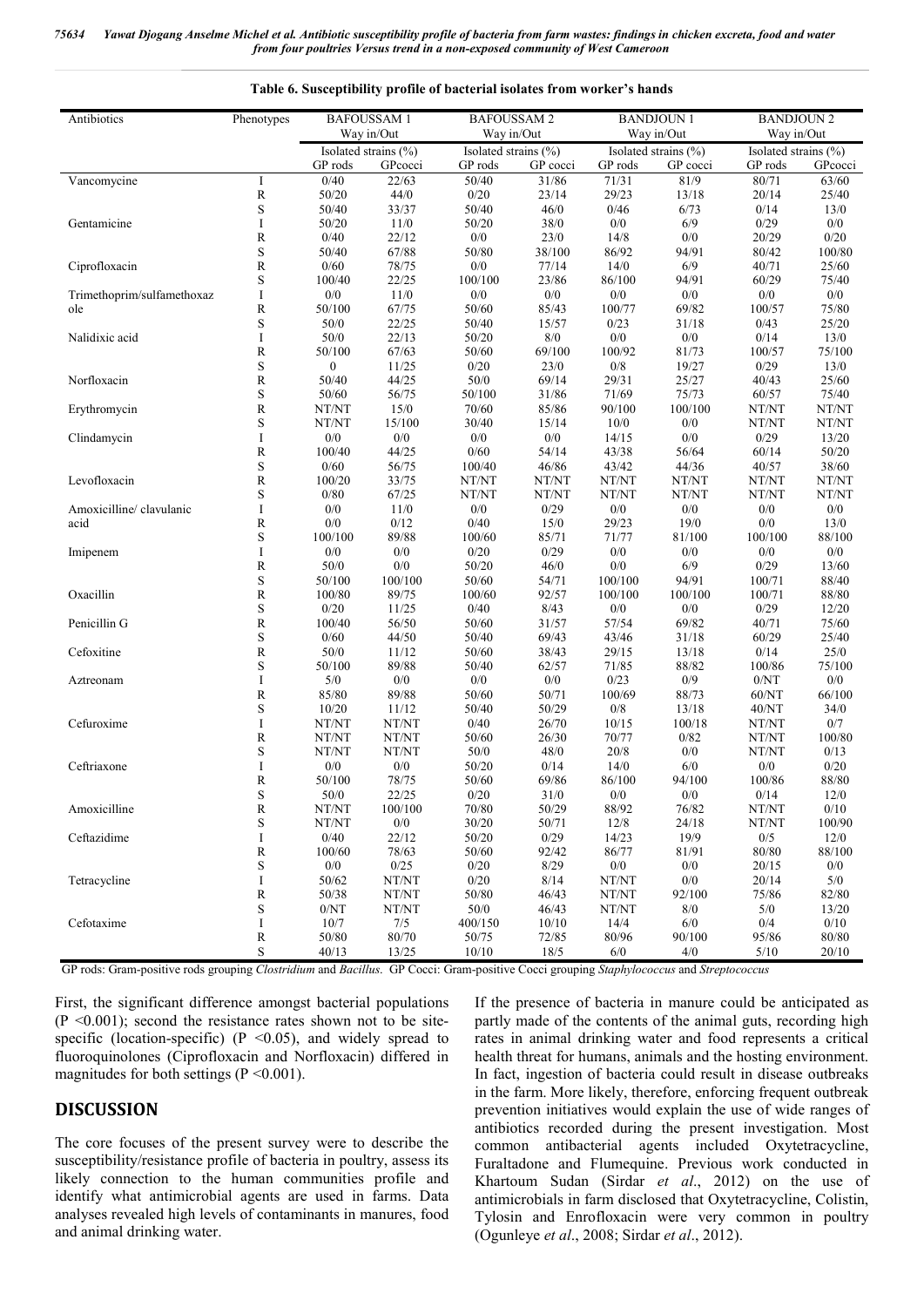| Antibiotic                    | Isolate type (%) |                  |                  |                |  |  |  |  |
|-------------------------------|------------------|------------------|------------------|----------------|--|--|--|--|
|                               | Phenotype        | GN rods (Nb)     | GP rods (Nb)     | GP cocci       |  |  |  |  |
| Vancomycine                   | I                | NA               | 40               | 67             |  |  |  |  |
|                               | R                | NA               | $\mathbf{0}$     | 17             |  |  |  |  |
|                               | S                | NA               | 60               | 17             |  |  |  |  |
| Gentamicine                   | I                | 0                | 0                | $\,8\,$        |  |  |  |  |
|                               | $\mathbb{R}$     | 11               | 0                | $\mathbf{0}$   |  |  |  |  |
|                               | S                | 89               | 100              | 92             |  |  |  |  |
| Ciprofloxacin                 | $\mathbb{R}$     | 11               | 0                | 0              |  |  |  |  |
|                               | S                | 89               | 100              | 100            |  |  |  |  |
| Trimethoprim/sulfamethoxazole | $\mathbb{R}$     | 44               | 80               | 50             |  |  |  |  |
|                               | S                | 56               | $20\,$           | 50             |  |  |  |  |
| Nalidixic acid                | I                | 0                | 20               | $\mathbf{0}$   |  |  |  |  |
|                               | R                | 50               | 80               | 92             |  |  |  |  |
|                               | S                | 50               | $\mathbf{0}$     | 8              |  |  |  |  |
| Norfloxacin                   | R                | $\overline{0}$   | $\boldsymbol{0}$ | 8              |  |  |  |  |
|                               | S                | 100              | 100              | 92             |  |  |  |  |
| Erythromycin                  | I                | $\boldsymbol{0}$ | $\mathbf{0}$     | 8              |  |  |  |  |
|                               | R                | 67               | 60               | 75             |  |  |  |  |
|                               | S                | 33               | 40               | 17             |  |  |  |  |
| Clindamycin                   | I                | 11               | $\bf{0}$         | $\overline{0}$ |  |  |  |  |
|                               | R                | 78               | 40               | 42             |  |  |  |  |
|                               | S                | 11               | 60               | 58             |  |  |  |  |
| Nitrofurantoin                | R                | 33               | 60               | 17             |  |  |  |  |
|                               | S                | 67               | 40               | 83             |  |  |  |  |
| Amoxicilline/ clavulanic acid | $\mathbb{R}$     | $\boldsymbol{0}$ | $20\,$           | $\bf{0}$       |  |  |  |  |
|                               | S                | 100              | 80               | 50             |  |  |  |  |
| Imipenem                      | I                | $\boldsymbol{0}$ | $\mathbf{0}$     | 25             |  |  |  |  |
|                               | R                | $\boldsymbol{0}$ | $\boldsymbol{0}$ | 17             |  |  |  |  |
|                               | S                | 0                | 100              | 58             |  |  |  |  |
| Oxacillin                     | R                | NA               | 80               | 50             |  |  |  |  |
|                               | S                | NA               | 20               | 0              |  |  |  |  |
| Penicillin G                  | R                | NA               | 80               | 42             |  |  |  |  |
|                               | S                | NA               | 20               | 8              |  |  |  |  |
| Cefoxitine                    | $\mathbb{R}$     | 10               | $20\,$           | 58             |  |  |  |  |
|                               | S                | 90               | 80               | 42             |  |  |  |  |
| Aztreonam                     | I                | $\overline{0}$   | $\boldsymbol{0}$ | 8              |  |  |  |  |
|                               | $\mathbb{R}$     | 20               | $\boldsymbol{0}$ | 33             |  |  |  |  |
|                               | S                | 80               | 100              | 59             |  |  |  |  |
| Cefuroxime                    | L                | 90               | 60               | 33             |  |  |  |  |
|                               | $\mathbb{R}$     | 10               | 40               | 17             |  |  |  |  |
| Ceftriaxone                   | I                | 0                | 0                | 17             |  |  |  |  |
|                               | R                | 100              | 100              | 75             |  |  |  |  |
|                               | S                | 0                | $\overline{0}$   | 8              |  |  |  |  |
| Amoxicilline                  | $\mathbb{R}$     | 40               | 60               | 58             |  |  |  |  |
|                               | S                | 60               | 40               | 42             |  |  |  |  |
|                               | $\rm I$          |                  |                  |                |  |  |  |  |
| Ceftazidime                   |                  | 0                | 0                | 33             |  |  |  |  |
|                               | ${\mathbb R}$    | 100              | 100              | 42             |  |  |  |  |
|                               | S                | 0                | $\mathbf{0}$     | 25             |  |  |  |  |

**Table 7. Antibiotic susceptibility profile from the test community**

As it was the case from the findings of the present study, drugs were often administered through drinking water. Subsequent to laboratory analyses, isolates recovered consisted in decreasing order of Gram-negative rods (*Enterobacteriaceae,* 43%), Gram-positive cocci (40%),and Gram-positive rods (18%). Similar rates were reported in clinical settings in Cameroon (Gangoué-Piéboji *et al*., 2004; Fotsing Kwetché*et al*., 2015) and in Iran(Zangeneh *et al*., 2009). An overview of antimicrobial agentsindicated that antibiotics were generally usedfor anti-infectious prophylaxis then, at sub-therapeutic doses. It is also recognized that low doses of stressors are potent selectors for adaptive genetic traits including antibacterial resistance(Ngoune *et al*., 2010; Gondam Kamini *et al*., 2016; Guetiya Wadoum *et al*., 2016; Rabenirina 2016; Rahmatallah *et al*., 2016). This could also justify the high rates of resistance observed duringthe present survey. The highest resistance rates in their work were substantiated with quinolones (Nalidixic acid, Ciprofloxacin and Norfloxacin), Cyclins and Sulphonamides. These antibiotics were also found to be frequent amongst drug regimens that were used by farmers in their investigation areas (Ogunleye *et al*., 2008; Alo and Ojo, 2008; Ngoune *et al*., 2010; Gondam Kamini *et al*., 2016; Guetiya Wadoum *et al*., 2016).

Other studies by Bogaard *et al*. (2000) and, Kolar *et al*. (2002) reported similar findings. According to the authors of these latter two researches, amplified use of antibacterial agents affects selection of resistance in both pathogenic bacteria and endogenous microflora of humans and animals through direct and indirect contacts. Moreover, subtle data analysis from the present work indicated that bacteria of the external environment very likely become affected, and subsequently represent aetiologies of resistant human and animal infections. One of the likely efficient and common dissemination pathways would therefore be colonizing host gut and transfer resistance genes to endogenous microbial populations (Bogaard and Stobberingh 2000; Kolar *et al*., 2002) which, when passed out to the external environment exacerbate contamination likelihood in unhygienic contexts like one in which this work was conducted. Similar scenarios could be pictured in all low-and-middle-income settings in developing countries throughout the world. In connection with the findings from the present survey and, built on the diversity of antimicrobial agents identified, advents of cross-resistance could easily be predicted. Though pieces of information that could guide alleging co-resistance were very limited, ruling out this possibility would not be reasonable as co-selection that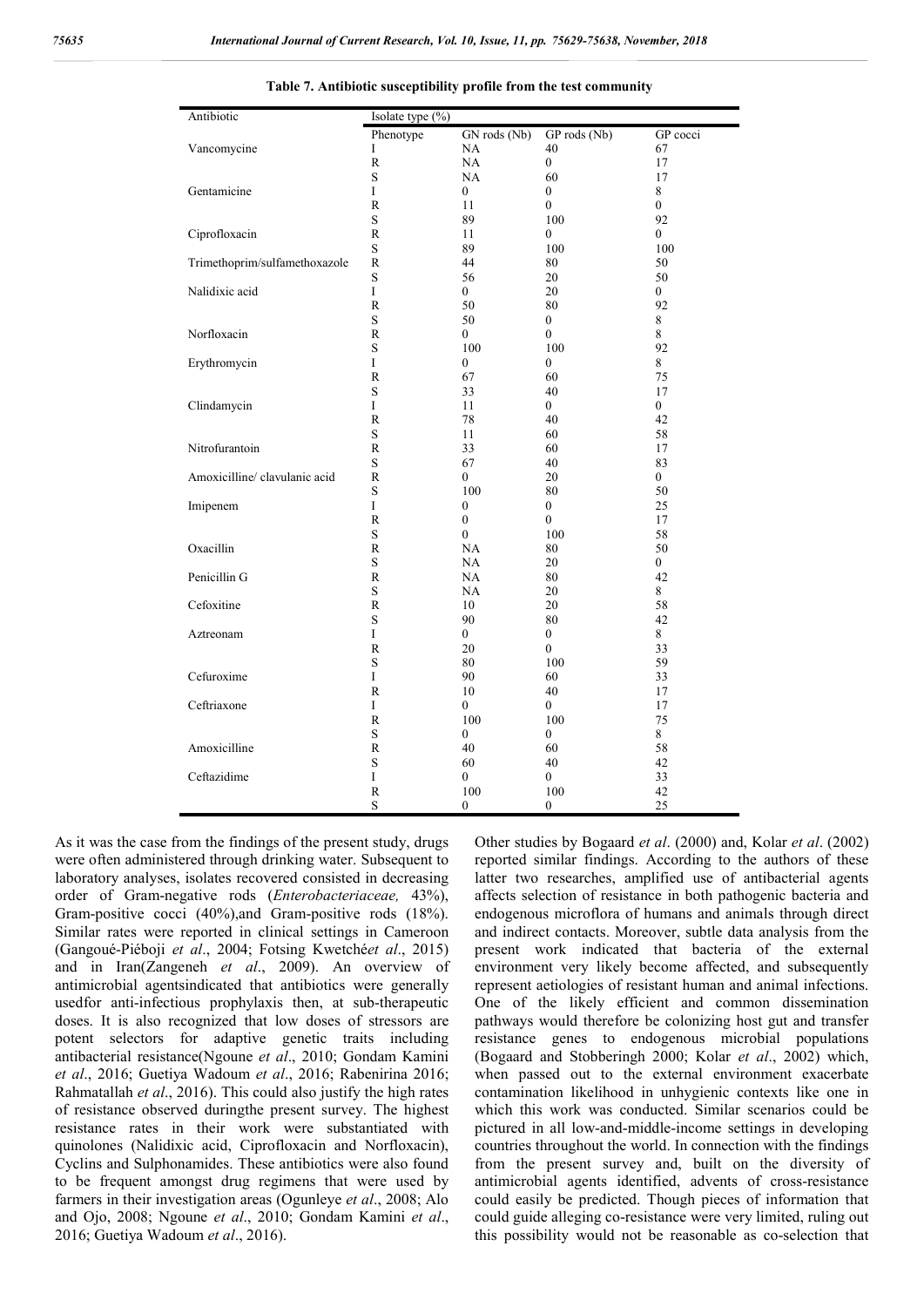amplifies tolerance through acquisition of mobile genetic determinants like plasmids, integrons and transposons or through mutation on the inherent nucleosides/nucleotides is also very likely in the study environments. This was substantiated by resistance rates observed with macrolides (Erythromycin and Clindamycin) and beta-lactams (Oxacillin, Penicillin G, Cefuroxime and Ceftriaxone) while antibiotics from these groups were not used. Otherwise, these findings imply that unrelated drugs co-selected the related traits as already observed in other reports (Robicsek *et al*., 2006; Marcusson *et al*., 2009; Tagajdid *et al*., 2010; Cantón and Ruiz-Garbajosa 2011). In addition, these selective agents' spectra might be broader beyond current understanding, because a comprehensive list cannot be made in a given ecological niche and primarily, in those with inappropriate sanitation. As highlighted earlier in the present discussion, these resistant isolates are likely to colonize poultry farmers and the neighbouring human populations (Liazid, 2012; Kouamouo *et al*., 2013; Benfreha-Temmouri, 2014); consistent with findings from the couple farmer/neighbouring population fingerprinting analysis in which resistance profiles were slightly similar to farm specimen data, but significantly different between the farm and the remote test community. Members of the *Enterobacteriaceae* family overwhelmed the isolation before *Staphylococcus* and *Bacillus*. These three groups of bacteria are effective in selecting adaptive genetic traits, likely to play critical roles in trait selection amongst phylogenetically close and distant species (Bennett, 2008; Martínez and Baquero, 2014; Maguire and Maguire, 2017) owing to global relatedness in DNA composition.

According to related principles, high isolation rates correlate the high density that in turn favours selection of advantageous traits in all mixed microbial populations (Martínez and Baquero, 2014). Density and the related selection ability of these major bacteria groups are also associated with ubiquity, consistent with molecular oxygen affinity (non-fastidious and facultative anaerobes) in all groups. However, *Enterobacteriaceae* adapt less well than *Staphylococcus* and *Bacillus.* Strains from these two latter genera resist droughtrelated stresses than *Enterobacteriaceae.* That might explain as least in part the lower isolation rates of Gram-negative rods from fingerprinting compared with those recorded in water and food analyses. Coliforms are reliable indicators of low hygiene (of recent contamination) than *Staphylococcus* and *Bacillus.* This assumption builds on the limited time they would survive in such stressful environment as hands, for instance (Livermore, 2002). In addition to the abilities shared with *Enterobacteriaceae* and *Staphylococcus*, *Bacillus* is endospore-forming; then more resistant to drought than *Staphylococcus*. Otherwise, member of this genus would stand harsher environmental conditions than Gram-negative rod and Gram-positive cocci.

In that vein, previous works consistently suggest that they could be used in antibiotic susceptibility / resistance stewardship in health facilities (Simo Louokdom *et al*., 2016; Noukela Noumi *et al*., 2017; Tchapdie Ngassam *et al*., 2017). Findings from the present survey further indicated that for at least three reasons, they could also be considered infarms for similar purposes: 1- the isolation rates would be high enough to allow robust statistics, them more reliable; 2-they are rarely (if ever) aetiologies of infectious diseases in immunecompetent hosts, then easy to manipulate; 3-they are ubiquitous and non-fastidious, then easy to grow.

The high resistance recorded with some antibacterial agents in the community were consistent with the above development and closely related with low hygiene (Van Den Bogaard and Stobberingh, 2000). If the resistance trends observed in human medicine are commonly attributed to misuse of antibiotics in hospitals and communities, the present work addresses the necessity to redefine both the types of traits and amplitudes of their selection and diffusion from farms into exposed human communities. Data from the present study did not generate comprehensive information related to that issue; but future surveys should address such a crucial One Health concern that emerges as global threat. Otherwise, subsequent works will inform better on amplitude of interfaces. With a subtle glance at the cost of resistance and its association with human an animal welfare, antibiotics listed in the present investigation are drugs of choice in the caretaking of animal and human bacterial infections (Oluwasile *et al*., 2014). The cost of resistance could be high for at least three reasons: 1 contamination of animal food and drinking water might cause diseases that require costly drugs in case of resistance to available ones; 2-these resistant bacteria could be linked to higher morbidity and mortality; as well as heavy economic losses in the farms; 3-once these resistant bacteria are transmitted to humans, the indirect losses are added to higher mortality and morbidity which further mastermind the vicious cycle of poverty. Improving hygienic conditions infarm s would increase production and thereby the Gross National Product. These goals are hard to reach but possible to achieve based on the educational background of the farmers. Other alternatives to antibiotic in their various roles are under investigation (Maguire and Maguire, 2017) and could be critical in farms. These include the use of probiotics with organisms like *Bacillus*, *Bifidobacterium*, *Lactobacillus*, *Lactococcu*s and *Saccharomyces* (Simon*et al*., 2001). This requires, however, important human and financial resources that could only be mobilized with an overall political will.

# **Conclusion**

The present work indicated that bacterial types known to be potent vectors of gene transfer and aetiologies of infectious diseases in animals and humans (*Enterobacteriaceae* and *Bacillus* and *Staphylococci*) were recovered frequently. In addition, resistance rates were invariably high in all settings; most likely in connection with the drugs used by farmers for different purposes. Though yet to be addressed, both the isolation and resistance rates could help anticipate the heavy economic burden that farm-related infections might generate. Biological alternatives to antimicrobials in farms were, therefore, thought to be primordial, feasible, and then suggested.

#### **Acknowledgements**

This piece of work is a humble contribution to a large-scale program on food and water security thought and launched in farm by late Sitcheping Kuetche Claude, engineer in Water Facility to whom special tribute is paid here. The authors are also thankful to the "Association pour l'Education et le Développement (AED)" for logistic support through the Université des Montagnes.

*Additional notice: The authors declare that this work is devoid of any conflict of interest*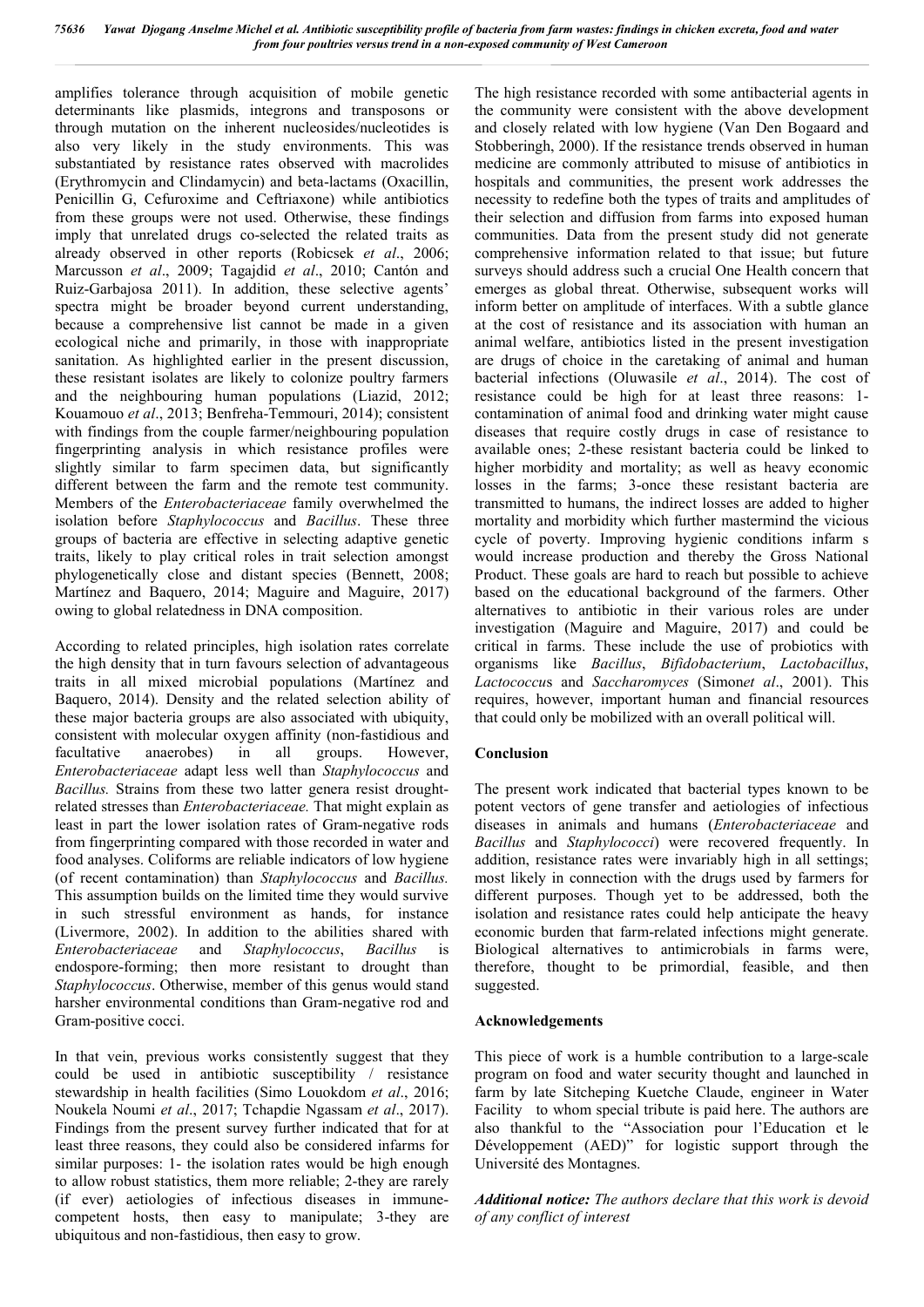# **REFERENCES**

- Alo, O. S. and Ojo, O. 2008. Use of antibiotics in food animals: A case study of a major veterinary outlet in Ekiti-State, Nigeria. *Nigerian Veterinary Journal,* 28(1):80–82.
- Aubry-Damon, H., Ndiaye Sall, P., Grenet, K., Che, D., Cordeiro, E., Rigaud, E., et al. 2005. Résistance aux antibiotiques des bactéries commensales isolées chez les éleveurs de Porcs, France 2001. Archives Des Maladies Professionnelles et de l'Environnement, 66(2):181.
- Barber, M. 1961. Methicillin-Resistant Staphylococci. Journal of Clinical Pathology, 14(4):385–93.
- Benfreha-Temmouri, H. 2014. Etude epidémiologique des bactéries responsables des infections nosocomiales et mise en place d'un plan de prévention et de lutte (Hôpital de Mascara).
- Bennett, P. M. 2008. Plasmid Encoded Antibiotic Resistance: Acquisition and Transfer of Antibiotic Resistance Genes in Bacteria. *British Journal of Pharmacology,*Vol. 153: Pp. S347–57.
- Bogaard,V. D., Anthony, E. and Stobberingh,E. E.2000. Epidemiology of Resistance to Antibiotics: Links between Animals and Humans. *International Journal of Antimicrobial Agents,* 14(4):327–35.
- Cantón, R. and Ruiz-Garbajosa,P. 2011. Co-Resistance: An Opportunity for the Bacteria and Resistance Genes. *Current Opinion in Pharmacology,* 11(5):477–85.
- Courvalin, P. 2008. La résistance des bactéries aux antibiotiques: combinaisons de mécanismes biochimiques et génétiques. *Bull Acad Vét.,* 7–12.
- Fotsing Kwetché,P. R., Simo Louokdom.J., Kamga,C., Kaba,K., Kouamouo,J. 2015. β-Lactamase-associated resistance phenotypes amongst multidrug resistant bacteria isolated in a school. *Integrated Journal of British,* 2(4):58– 70.
- Gondam Kamini, M., Tatfo Keutchatang, F., Yangoua Mafo, H., Kansci, G., and Medoua Nama G. 2016. Antimicrobial usage in the chicken farming in Yaoundé, Cameroon: A Cross-sectional study. *International Journal of Food Contamination,* 3(1):10.
- Guetiya Wadoum, R. E., Zambou,N. F., Anyangwe,F. F., Njimou,J. R., Coman,M. M., Verdenelli,M. C. et al. 2016. Abusive use of antibiotics in poultry farming in Cameroon and the Public health implications. *British Poultry Science*, 57(4):483–93.
- Kolar,M., Pantucek,R., Bardon,J.,Vágnerová,I., Typovská,H., Válka,I., et al. 2002. Occurence of antibiotic-reisistant bacterial strains isolated in poultry. *Vet. Med- Czech..,* 47(2–3):52–59.
- Kouamouo, J., Fotsing Kwetché, P. R., Yangoue, D., Mbaya, P., Simo Louokdom,J., and NsangouAdamou. 2013. Female genital tract infections and engines of antibiotic resistance in fast-growing populations of Bangangté, West-Cameroon. Int. J. Pharm. Biomed. Res., 4(3):181–86.
- Liazid, A. 2012. Etude de La résistance aux antibiotiques des bactéries à Gram négatif non fermentantes au niveau du C.H.U de Tlemcen.
- Livermore, D. M. 2002. Multiple mechanisms of antimicrobial resistance in pseudomonas aeruginosa: our worst nightmare? *Clinical Infectious Diseases*, 34(5):634–40.
- Magill Shelley, S., Ghinwa Dumyati, Ray, S. M., and Scott, K. F. 2015. Evaluating epidemiology and improving surveillance of infections associated with health care, United States. *Emerging Infectious Diseases,* 21(9):1537– 42.
- Maguire, M. and Maguire,G. 2017. The role of microbiota, and probiotics and prebiotics in skin health. *Archives of Dermatological Research,* 309(6):411–21.
- Marcusson, L. L., Frimodt-Møller, N., and Hughes,D. 2009. Interplay in the selection of fluoroquinolone resistance and bacterial fitness edited by B. R. Levin. PLoS Pathogens, 5(8):e1000541.
- Martínez, J. L. and Baquero,F. 2014. Emergence and spread of antibiotic resistance: setting a parameter space. Upsala *Journal of Medical Sciences,* 119(2):68–77.
- Microbiologie, CASFM / EUCAST. 2016. Societe Française de Microbiologie. Paris.
- Ngoune, L.T., Tanedjeu, K.S., and Mbofung, C.M.F. 2010. Impact de l'utilisation des antibiotiques sur la sensibilité des bactéries pathogènes de poules dans la ville de Ngaoundéré. *Cameroon Journal of Experimental Biology*, 5(2):52–61.
- Noukela Noumi, D.P., Fotsing Kwetché, P.R., Kouamouo, J., Simo Louokdom, J., Gamwo Dongmo, S., Kengne Toam, A.L. *et al*. 2017. Bacillus Spp . and Staphylococcus Spp .: Potential reservoirs of resistance traits in a Healthcare facility ? *Journal of Chemical, Biological and Physical Sciences,* 7(1):37–48.
- Ogunleye, A. O., Oyekunle,M. A., and Sonibare,A. O. 2008. Multidrug resistant Escherichia coli isolates of poultry origin in. Vetrinarski Arhiv., 78(6):501–9.
- Oluwasile, B. B., Agbaje, M., Ojo,O. E, and Dipeolu,M. A. 2014. Antibiotic usage pattern in selected poultry farms in Ogun State. *Sokoto Journal of Veterinary Sciences*, 12(1):45–50.
- Perugini, A. G., Cerrone, A., Agnoletti, F., Mazzolini, E., Fenizia, D., Bartoli, M., et al. 2005. Caractérisation de la résistance aux antibiotiques et identification des gènes de résistance de souches d'Escherichia coli Entéropathogènes (EPEC) du Lapin en Italie. Pp. 245–48 in 11èmes Journées de la Recherche Cunicole. Paris.
- Piéboji Gangoué, J., Koulla-Shiro, S., Ngassam, P., Adiogo, D., Njine, T., and Ndumbe, P. 2004. Antimicrobial resistance of Gram-negative Bacilli isolates from Inpatients and Outpatients at Yaoundé Central Hospital, Cameroon. *International Journal of Infectious Diseases,* 8(3):147–54.
- Planta, M. B. 2007. The role of poverty in antimicrobial resistance. *The Journal of the American Board of Family Medicine,* 20(6):533–39.
- Rabenirina, S. G.2016. Résistance aux antibiotiques des Entérobactéries en Guadeloupe : Importance en mileu communautaire et diffusion environnementale. Antilles.
- Rahmatallah, N., Nassik, S., El Rhaffouli, H., Lahlou Amine,I. and El Houadfi, M. 2016. Détection de souches multirésistantes d'Escherichia coli d'origine Aviaire dans la région de Rabat Salé Zemmour Zaer.Revue Marocaine Des Sciences Agronomiques et Vétérinaires, 5(2).
- Rémic 2 volumes: 2016. Société Française de Microbiologie. 4ème éditi. edited by CA-SFM. Paris.
- Roberts, M. C. 1996. Tetracycline resistance determinants: Mechanisms of action, regulation of expression, genetic mobility, and distribution. FEMS Microbiology Reviews, 19(1):1–24.
- Robicsek Ari, Jacoby,G. A., and Hooper, D. C. 2006. The worldwide emergence of plasmid-mediated quinolone resistance. *Lancet Infectious Diseases,* 6(10):629–40.
- Segerman Bo. 2012. The genetic integrity of bacterial species: the core genome and the accessory genome, two different stories. *Frontiers in Cellular and Infection Microbiology,*  $2:1-8$ .